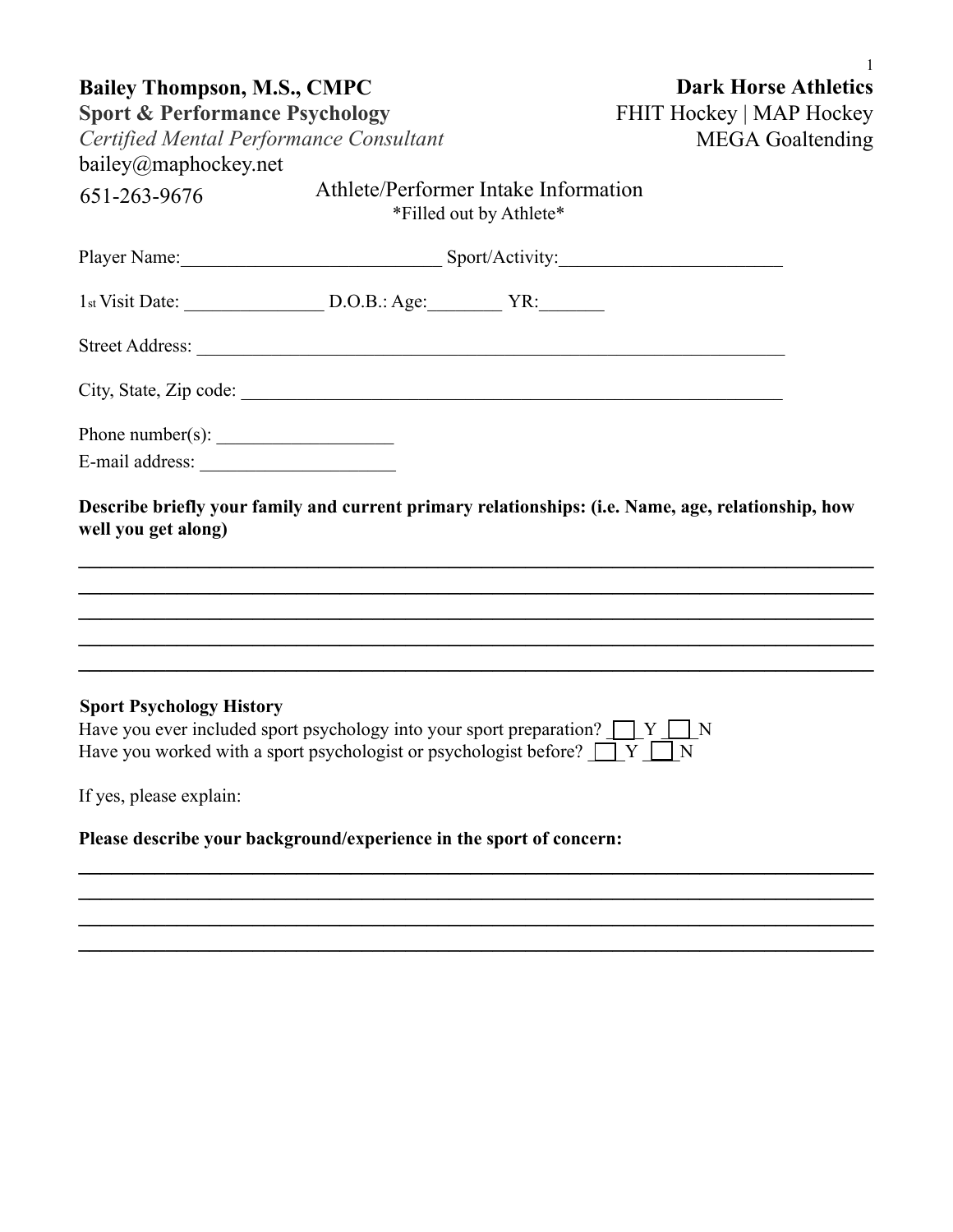# What Brings You in for Sports Performance Training?

| *Filled out by Athlete*                                                    |          |  |  |  |
|----------------------------------------------------------------------------|----------|--|--|--|
| Please rate ( $0 = Not$ at all, $3 = Current$ Issue) each of the following |          |  |  |  |
| (Athlete Completes): N/A Low High                                          |          |  |  |  |
|                                                                            | .        |  |  |  |
|                                                                            |          |  |  |  |
|                                                                            |          |  |  |  |
|                                                                            |          |  |  |  |
|                                                                            |          |  |  |  |
|                                                                            |          |  |  |  |
|                                                                            |          |  |  |  |
|                                                                            |          |  |  |  |
|                                                                            |          |  |  |  |
|                                                                            |          |  |  |  |
|                                                                            |          |  |  |  |
|                                                                            | -        |  |  |  |
|                                                                            |          |  |  |  |
|                                                                            |          |  |  |  |
|                                                                            |          |  |  |  |
|                                                                            |          |  |  |  |
|                                                                            |          |  |  |  |
|                                                                            |          |  |  |  |
|                                                                            |          |  |  |  |
|                                                                            |          |  |  |  |
|                                                                            |          |  |  |  |
|                                                                            |          |  |  |  |
|                                                                            |          |  |  |  |
|                                                                            |          |  |  |  |
|                                                                            |          |  |  |  |
|                                                                            |          |  |  |  |
|                                                                            |          |  |  |  |
|                                                                            |          |  |  |  |
|                                                                            |          |  |  |  |
|                                                                            | 」………………… |  |  |  |
| Physical stress (headaches, muscle tension, etc.)                          | .        |  |  |  |
|                                                                            |          |  |  |  |
|                                                                            |          |  |  |  |
| Problems with alcohol or other substances.                                 |          |  |  |  |

Please note below any additional concerns or areas of interest you would like to focus on:

<u> 1989 - Johann Harry Marie Barn, mars and deutscher Schwarzer und der Stadt und der Stadt und der Stadt und de</u>

# Have you sustained any injuries in your sport(s)?  $Y$  or  $N$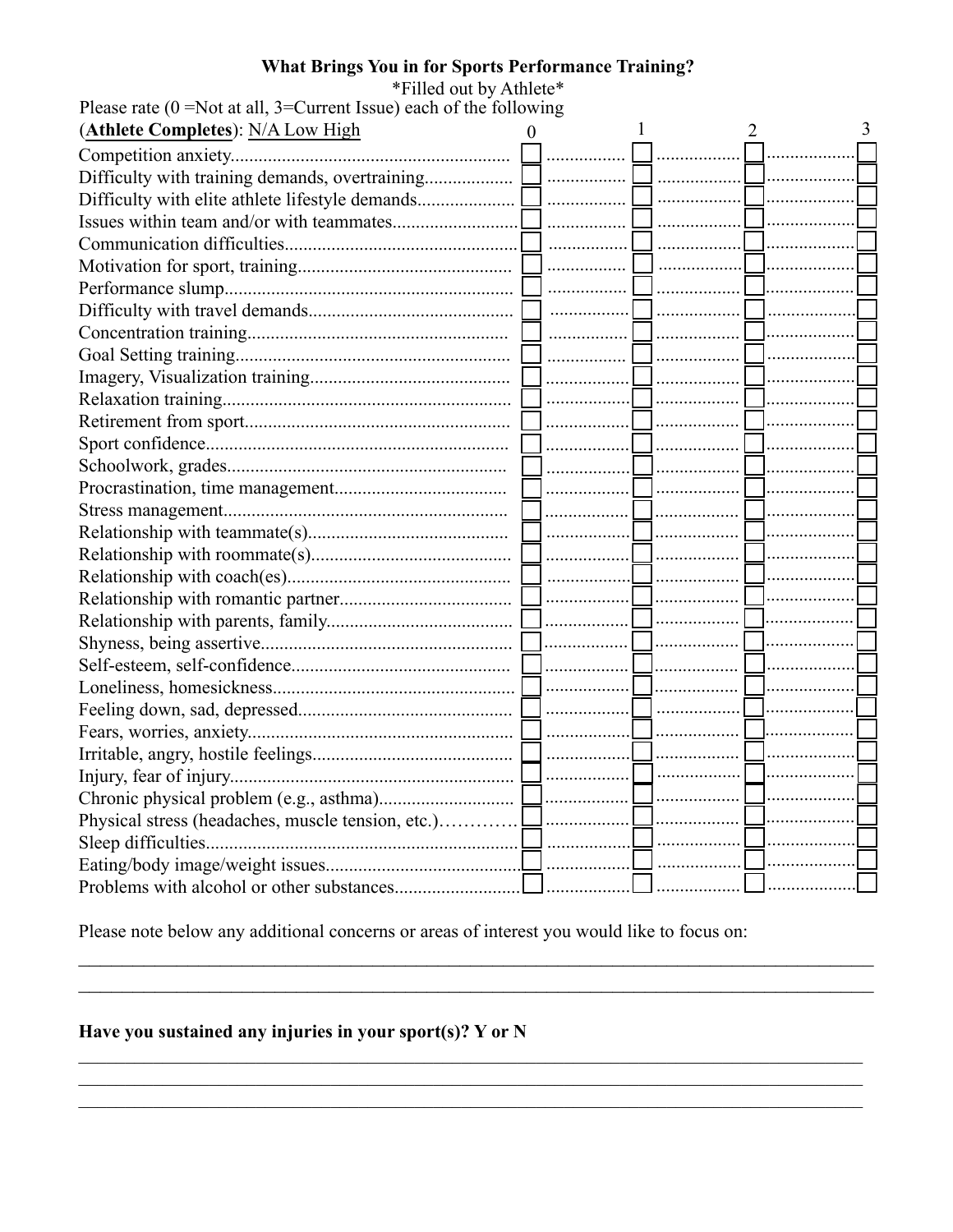#### **Are you currently taking any medications or are you under any other type of treatment? Y or N**

 $\mathcal{L}_\mathcal{L} = \{ \mathcal{L}_\mathcal{L} = \{ \mathcal{L}_\mathcal{L} = \{ \mathcal{L}_\mathcal{L} = \{ \mathcal{L}_\mathcal{L} = \{ \mathcal{L}_\mathcal{L} = \{ \mathcal{L}_\mathcal{L} = \{ \mathcal{L}_\mathcal{L} = \{ \mathcal{L}_\mathcal{L} = \{ \mathcal{L}_\mathcal{L} = \{ \mathcal{L}_\mathcal{L} = \{ \mathcal{L}_\mathcal{L} = \{ \mathcal{L}_\mathcal{L} = \{ \mathcal{L}_\mathcal{L} = \{ \mathcal{L}_\mathcal{$ 

 $\mathcal{L}_\mathcal{L} = \{ \mathcal{L}_\mathcal{L} = \{ \mathcal{L}_\mathcal{L} = \{ \mathcal{L}_\mathcal{L} = \{ \mathcal{L}_\mathcal{L} = \{ \mathcal{L}_\mathcal{L} = \{ \mathcal{L}_\mathcal{L} = \{ \mathcal{L}_\mathcal{L} = \{ \mathcal{L}_\mathcal{L} = \{ \mathcal{L}_\mathcal{L} = \{ \mathcal{L}_\mathcal{L} = \{ \mathcal{L}_\mathcal{L} = \{ \mathcal{L}_\mathcal{L} = \{ \mathcal{L}_\mathcal{L} = \{ \mathcal{L}_\mathcal{$ 

Medication/Treatment Dates Prescribing Physician

#### **Have you ever been hospitalized for mental health reasons? Y or N**

If so, please provide the following information to the best of your ability:

Hospital Name Dates Reason Medications prescribed

#### **Have you ever thought about or attempted suicide? Y or N**

Please provide date/time

# **Your Responsibilities as a Consulting Client**

 $\mathcal{L}_\mathcal{L} = \mathcal{L}_\mathcal{L} = \mathcal{L}_\mathcal{L} = \mathcal{L}_\mathcal{L} = \mathcal{L}_\mathcal{L} = \mathcal{L}_\mathcal{L} = \mathcal{L}_\mathcal{L} = \mathcal{L}_\mathcal{L} = \mathcal{L}_\mathcal{L} = \mathcal{L}_\mathcal{L} = \mathcal{L}_\mathcal{L} = \mathcal{L}_\mathcal{L} = \mathcal{L}_\mathcal{L} = \mathcal{L}_\mathcal{L} = \mathcal{L}_\mathcal{L} = \mathcal{L}_\mathcal{L} = \mathcal{L}_\mathcal{L}$ 

\_\_\_\_\_\_\_\_\_\_\_\_\_\_\_\_\_\_\_\_\_\_\_\_\_\_\_\_\_\_\_\_\_\_\_\_\_\_\_\_\_\_\_\_\_\_\_\_\_\_\_\_\_\_\_\_\_\_\_\_\_\_\_\_\_\_\_\_\_\_\_\_\_\_\_\_\_\_\_\_\_\_\_\_\_\_\_\_

\*Filled out by Parent/Guardian\*

You are responsible for coming to your session on time and at the time we have scheduled. Sessions last for 45 minutes (+/- 10 minutes). All sessions will be held either at an agreed upon public location or via Zoom with the link provided to you via email. If you are late, we will end on time and not run over into the next person's session. If you miss a session without canceling or cancel with less than two (2) hours' notice, you are still required to pay for that session. My voicemail has a time and date stamp which will keep track of the time that you called me to cancel.

You are responsible for paying for your session weekly. The cost of each session is \$75 unless purchased at package pricing. Payments will be collected via fhithockey.com, maphockey.com or megagoaltending.com prior to each session. There will be no refunds unless under special circumstance as determined by affiliates of Dark Horse Athletics. If you eventually refuse to pay your debt, Dark Horse Athletics reserves the right to give your name and the amount due to a collection agency. By initialing below, you understand and agree to these terms.

### Parent/Guardian Initials:

# **Confidentiality Statement**

\*Filled out by Parent/Guardian & Athlete\*

Information about you, including professional records (written or audio/video recordings) that are required by the laws of Minnesota and the standards of my profession, will be kept strictly confidential. All professional records will be stored on a password-protected device and will only be shared with Dark Horse Athletics leadership if necessary. Please be aware of the following exceptions to the law:

- 1. If you present a danger to yourself or others, I have a legal requirement to help keep you safe and a duty to warn potential victims.
- 2. If you identify any known or suspected abuse of a child, an elder, or person with a disability, I am required by law to report such abuse to the appropriate state agency.
- 3. If ordered by a judge in a court of law, I am required to provide access to your records; however, I would first assert legal privilege in an effort to protect your confidentiality.
- 4. If the client is a minor, confidentiality will be kept. The parents must present a signed statement to Bailey Thompson stating what information they wish to know from the sessions.

Please understand that your player's account which is used solely to sign up for sessions may be seen by other staff at Dark Horse Athletics. If you agree to meet at a public location, know that there are limitations to confidentiality. Further information regarding the protection of your confidentiality is found in the HIPPA compliance form. Please send any questions necessary regarding the limits of confidentiality to bailey@maphockey.net. If there are no further questions, please sign below to indicate that you have read this statement, as well as the HIPPA compliance form, and understand the contents. Please sign below acknowledging this confidentiality statement.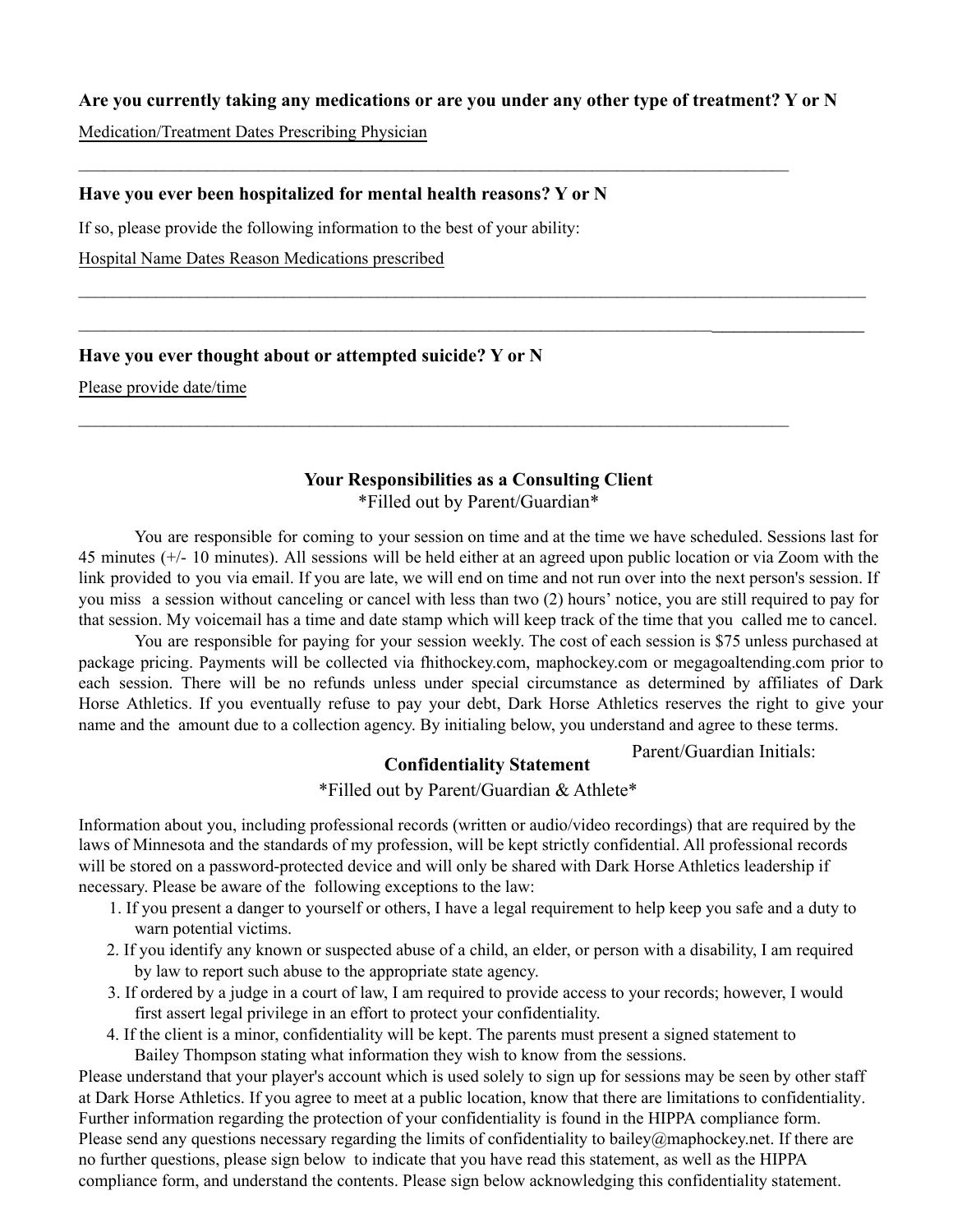| Client Name (please print)                                                                                                                                                                                  | Client Signature                          | Date |
|-------------------------------------------------------------------------------------------------------------------------------------------------------------------------------------------------------------|-------------------------------------------|------|
| Parent/Guardian (please print)                                                                                                                                                                              | Parent/Guardian Signature                 |      |
|                                                                                                                                                                                                             | <b>Consent to Consultation</b>            |      |
|                                                                                                                                                                                                             | *Filled out by Parent/Guardian & Athlete* |      |
| I have read and have been offered the opportunity to discuss the Confidentiality Statement (above), the<br>Association of Applied Sport Psychology Ethics Code and the MN Board of Psychology Rules of Cong |                                           |      |

Rules of Conduct to protect the privacy of your health information. I also allow Bailey Thompson to video and/or audio record each session for the ethical protection of all involved. I have read these statements, had sufficient time to be sure that I have considered it carefully, asked any questions that I needed to, and understand and agree with this consent. I understand the limits to confidentiality required by law. Furthermore, I understand that Bailey Thompson is a Certified Mental Performance Consultant, and is not a clinical psychologist, thus specializing in the area of cognitive training and sports performance enhancement. I am willingly consenting to working with, or having my child work with, Bailey Thompson under the parameters stated in this document.

| Client Name (please print)     | Client Signature                                           | Date |
|--------------------------------|------------------------------------------------------------|------|
| Parent/Guardian (please print) | Parent/Guardian Signature                                  |      |
|                                | <b>Parental Release</b><br>*Filled out by Parent/Guardian* |      |

**\_\_\_\_\_\_\_\_\_\_\_\_\_\_\_\_\_\_\_\_\_\_\_\_\_\_\_\_\_\_\_ \_\_\_\_\_\_\_\_\_\_\_\_\_\_\_\_\_\_\_\_\_\_\_\_\_ \_\_\_\_\_\_\_\_\_\_\_\_**

There is research available that suggests a confidential relationship between the Sport Psychology Consultant and the client is paramount to developing trust and a good working partnership. However, in this case where a minor is involved, the parents have discretion over that related to the degree of confidentiality within the relationship.

|  |  | I agree $\Box$ do not agree $\Box$ to have Bailey Thompson work with my son/daughter on issues |  |
|--|--|------------------------------------------------------------------------------------------------|--|
|  |  | related to performance enhancement and personal issues.                                        |  |

|  |                             | I agree $\Box$ do not agree $\Box$ that there will be a confidential relationship during the performance enhancement |  |
|--|-----------------------------|----------------------------------------------------------------------------------------------------------------------|--|
|  |                             | work and trust Bailey Thompson to inform me of any important developments, deemed by Bailey Thompson, as it          |  |
|  | relates to my son/daughter. |                                                                                                                      |  |

 $\_$  , and the set of the set of the set of the set of the set of the set of the set of the set of the set of the set of the set of the set of the set of the set of the set of the set of the set of the set of the set of th  $\_$  , and the set of the set of the set of the set of the set of the set of the set of the set of the set of the set of the set of the set of the set of the set of the set of the set of the set of the set of the set of th  $\_$  , and the set of the set of the set of the set of the set of the set of the set of the set of the set of the set of the set of the set of the set of the set of the set of the set of the set of the set of the set of th

What, if any, information do you wish to be informed of regarding your player's session?

**\_\_\_\_\_\_\_\_\_\_\_\_\_\_\_\_\_\_\_\_\_\_\_\_\_\_\_\_\_\_\_\_ \_\_\_\_\_\_\_\_\_\_\_\_\_\_\_**

 $\Box$ 

Parent/Guardian Name Date

 $\overline{\phantom{0}}$